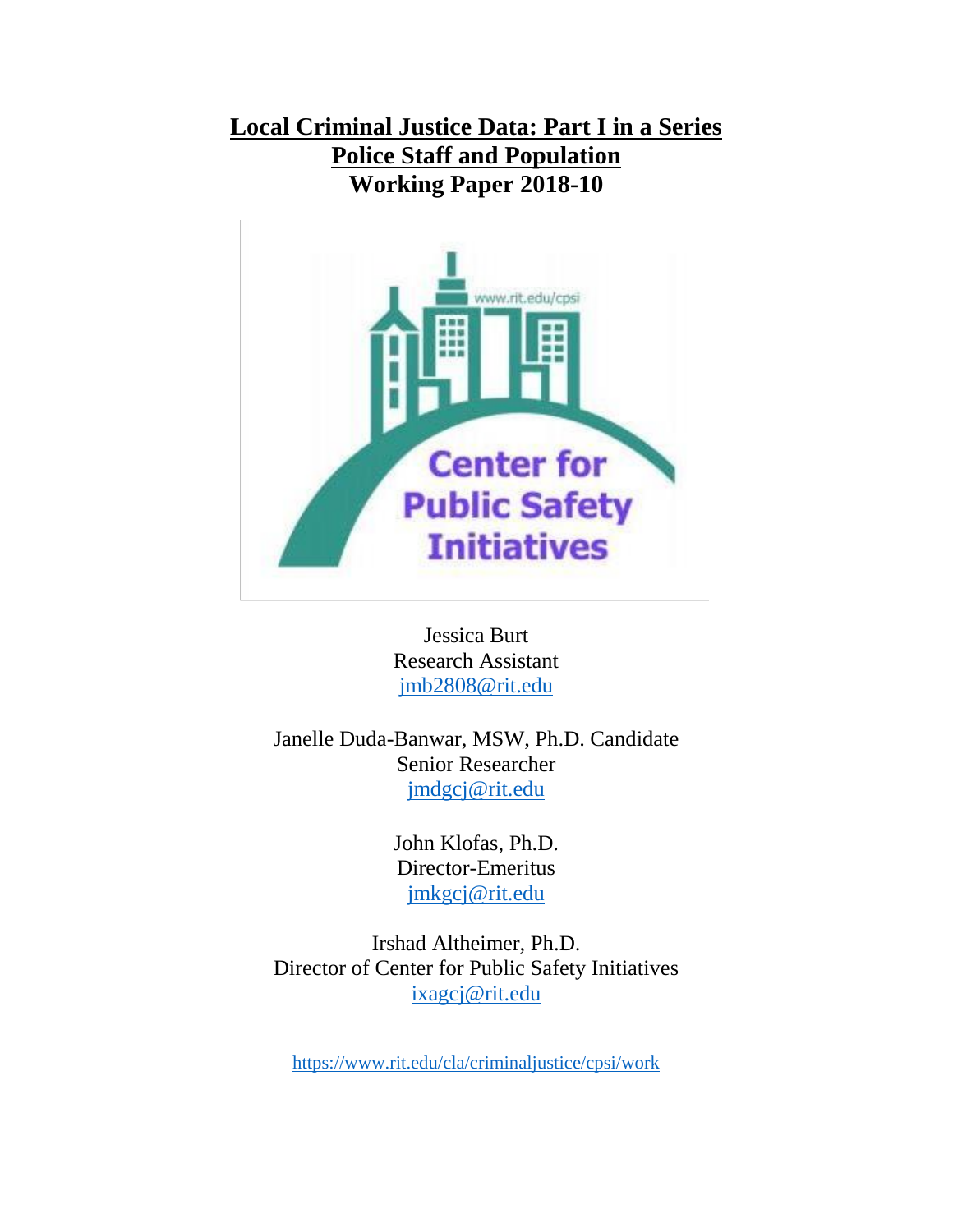## **Introduction:**

There are many questions of interest concerning the local criminal justice system. Conversations on various topics, however, are often stymied by the lack of available data on the criminal justice system. Specific information on the criminal justice system is often unknown to members of the community but is essential for active engagement in a democracy. This paper works to provide part of this essential data to members of the community in an effective and simple manner. This paper is the first in a series on the topic of local criminal justice system data. The purpose of this working paper series is to effectively and clearly provide essential criminal justice data to members of the community.

This paper is focused on police department size relative to population across Monroe County. Department size is often a talking point; with community members and law enforcement often suggesting that a larger police department would more effectively reduce crime. Some larger towns in the local community have their own police departments but the size of the department is often hidden or unknown. It is essential for members of the community to have the ability to obtain information regarding how many police officers oversee their respective jurisdiction that one resides within.

## **Research Question:**

This paper attempts to answer the question, "What is the rate of sworn police officers to jurisdiction population in each police department in Monroe County?"

#### **Methodology:**

Monroe County is the area of focus for this data. Across the County, there are ten police departments and one sheriff's office. Public perception may be that organizations as important as police departments would provide information regarding police presence on their website. However, this was often not the case in Monroe County. Four departments provided this information on their department website in a clear manner, which was used for this paper. Two departments' websites contained the information in an ambiguous way. Four departments' websites did not present this information and one department did not have the information up to date. For these departments, the department was contacted directly to determine the number of sworn officers. The population of each of the ten towns/villages in Monroe County with a police department was collected using the Federal Bureau of Information's Uniform Crime Report for 2017. The population for Monroe County as a whole was collected using the census population estimate for 2017. The population for Monroe County Sheriff's Office was calculated by summing the population for Monroe County towns/villages that do not have their own police department. The rate of sworn officers to corresponding town/village populations was then calculated per 1,000 inhabitants.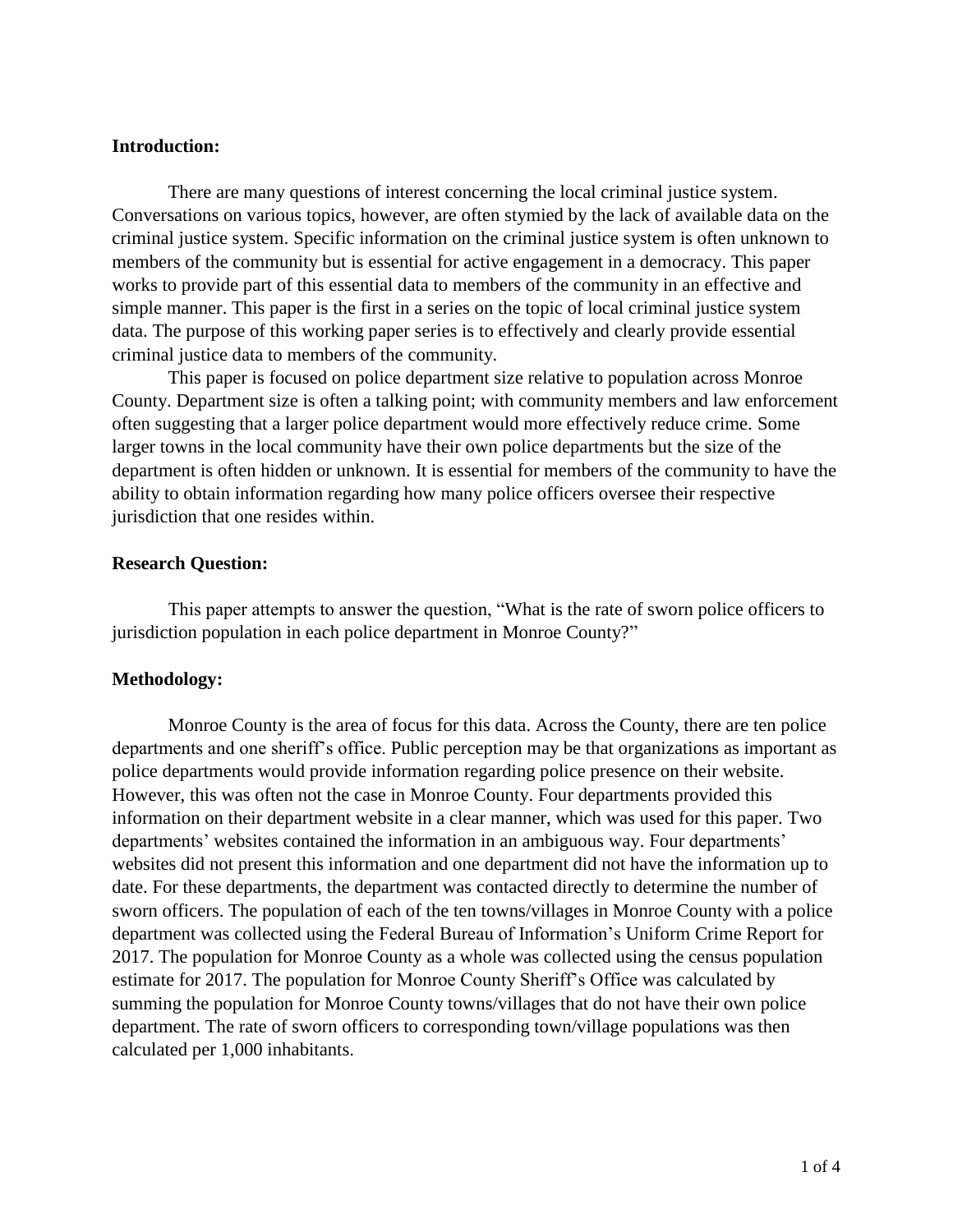## **Data:**

**Table 1:** Number of Sworn Officers and Population of Towns/Villages in Monroe County

| <b>Department</b>              | Number of<br><b>Sworn Officers</b> | <b>Population</b> |
|--------------------------------|------------------------------------|-------------------|
| Monroe County Sheriff          | 330                                | 241365*           |
| <b>Rochester Police</b>        | 728                                | 208591            |
| Greece Police                  | 100                                | 96219             |
| Irondequoit Police             | 51                                 | 50393             |
| <b>Webster Town Police</b>     | 28                                 | 45096             |
| <b>Brighton Police</b>         | 41                                 | 36596             |
| <b>Gates Police</b>            | 31                                 | 28723             |
| Ogden Town Police              | 13                                 | 20321             |
| <b>Brockport Police</b>        | 15                                 | 8310              |
| <b>East Rochester Police</b>   | 14                                 | 6613              |
| <b>Fairport Village Police</b> | 10                                 | 5415              |

Total population of Monroe County: 747,642

\*This number was calculated by summing the population for Monroe County towns/villages that do not have their own police department.



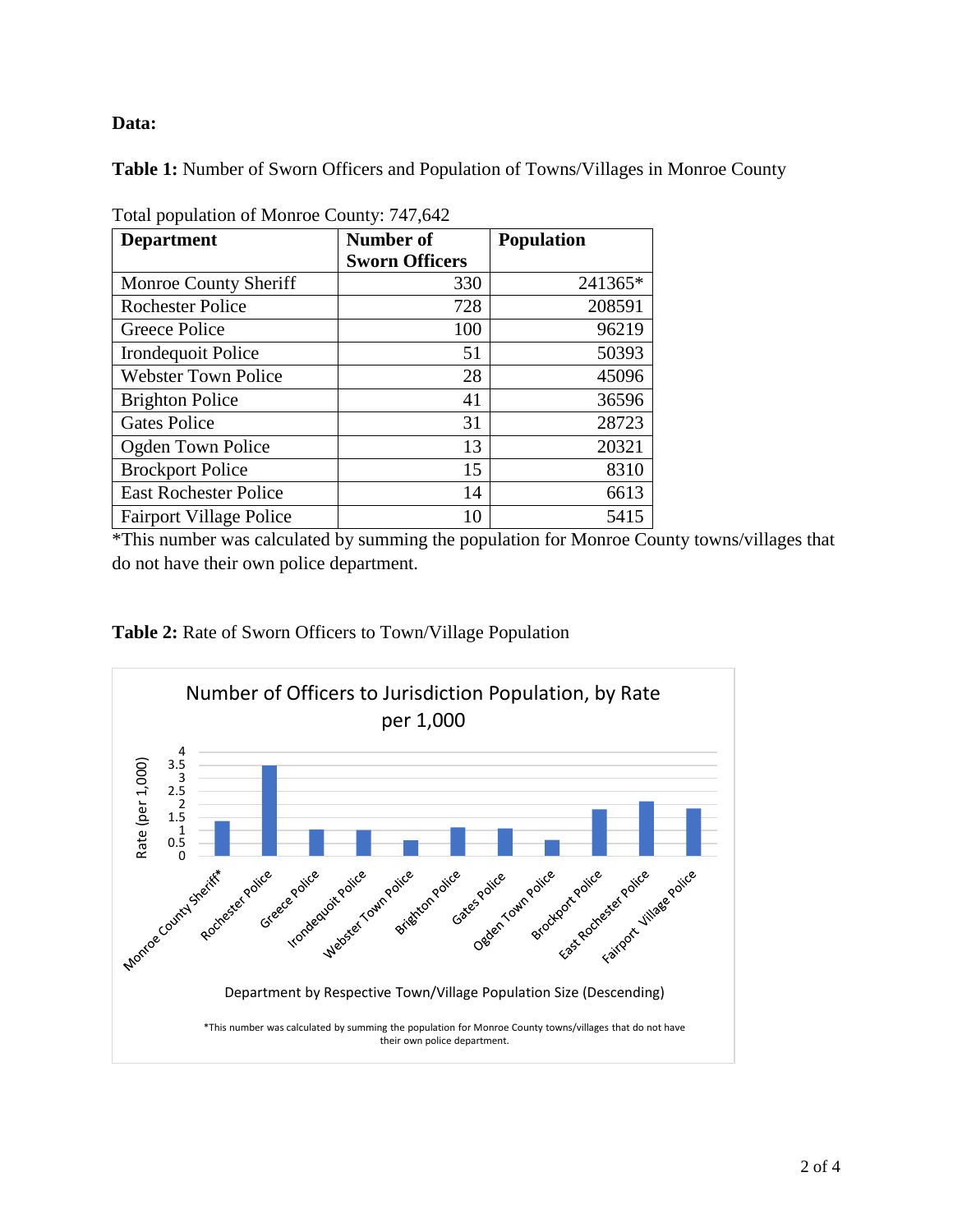## **Discussion:**

The data presented in Table 1 shows the number of sworn officers in each department and the population of the corresponding town/village of that department. The number of sworn officers in the Sheriff's Office includes only those sworn officers that are assigned to the police bureau. Excluding the Sheriff's Office, it is evident that as population decreases the number of sworn officers in that town/village police department also decreases showing a direct relationship. The Sheriff's Office is an exception to this relationship which may be due to external factors such as the range of duties that the Sheriff's Office is responsible for. These duties may cause the budget as well as crime rates to determine the number of officers assigned specifically to the police bureau. One of the main duties of the Sheriff's Office that is unlike that of other police agencies is to manage the county jail which encompasses much of their staff.

The data presented in Table 2 showing the *rate* of sworn officers to civilians per jurisdiction population is organized by descending population size which allows a visual for how the rate changes as population decreases. In general, it appears that those towns/villages with less than 100,000 inhabitants but greater than 10,000 inhabitants have the smallest rate of officers to civilians while those with greater than 100,000 and less than 10,000 have the largest rates of officers to civilians. The largest population with a police department is the City of Rochester with about 3.5 officers per 1,000 inhabitants. The three smallest areas in terms of population, Brockport, East Rochester, and Fairport Village, have approximately 2 officers per 1,000 inhabitants. The Monroe County Sheriff's Office, without the overlap of other departments' jurisdiction population, has a rate of 1.4 officers per 1,000 inhabitants. It is interesting that the Sheriff's Office has a smaller rate than many of the smaller towns/villages because its population is so large. Greece, Irondequoit, Brighton, and Gates all have approximately 1 officer per every 1,000 inhabitants although their populations vary in size. Webster, with a population of 45,096, and Ogden, with a population of 20,321, have 0.6 officers per every 1,000 inhabitants, which is the smallest rate in Monroe County.

## **Limitations:**

One limitation of this data is the lack of consideration for geographic size. Larger departments may be necessary when the geographic area is large. Another limitation is that this data is not mutually exclusive. The Sheriff's Department responds to calls across all of Monroe County, not just outside of jurisdictions with their own department. Furthermore, there is not an established county wide methodology for providing community members with departmental information such as the number of sworn officers in a particular department. This may influence the accuracy of the data. Criminal justice data tend to fluctuate overtime and the failure of some departments to update data in a timely manner may skew some of the comparisons made in this paper.